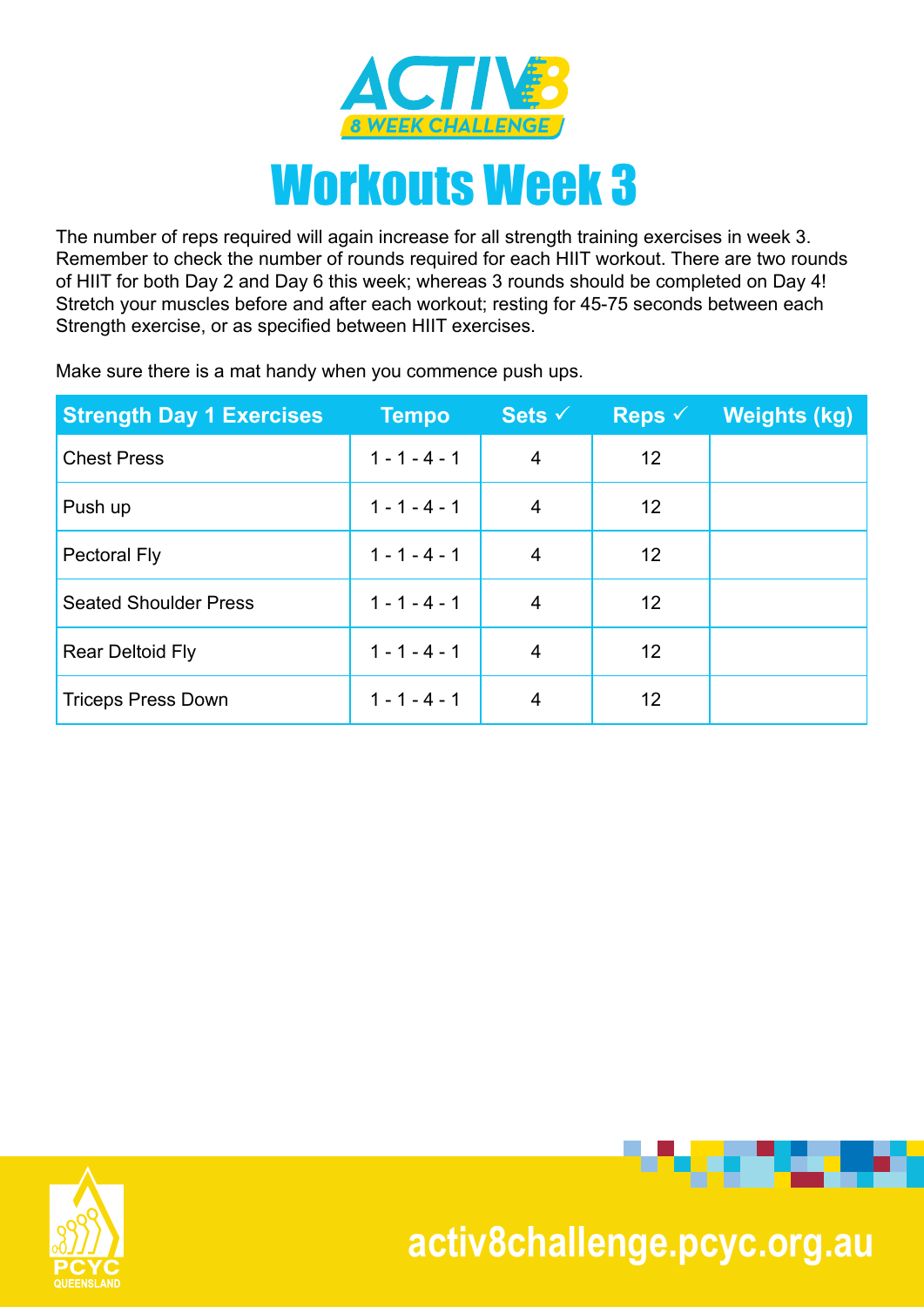

Use dumbbells to complete shoulder press exercises in this HIIT workout, a skipping rope for skipping and dip bars for dips. Use a mat to complete bicycles, push ups with rotation, butterfly sit ups, left or right leg raised planks and glute bridges.

| <b>HIIT Day 2 Exercises</b>         | <b>Interval</b> | <b>Seconds</b>                                                                                                                                                                                                                                                 | $\checkmark$ |
|-------------------------------------|-----------------|----------------------------------------------------------------------------------------------------------------------------------------------------------------------------------------------------------------------------------------------------------------|--------------|
|                                     | <b>Work</b>     | 30<br>10<br>30<br>10<br>30<br>10<br>30<br>10<br>30<br>10<br>30<br>10<br>30<br>10<br>30<br>10<br>30<br>10<br>15<br>15<br>10<br>30<br>10<br>15<br>15<br>180                                                                                                      |              |
| Skipping                            | Rest            |                                                                                                                                                                                                                                                                |              |
|                                     | <b>Work</b>     |                                                                                                                                                                                                                                                                |              |
| Squat Jumps                         | Rest            | $\overline{2}$                                                                                                                                                                                                                                                 |              |
| <b>Shoulder Press with Dumbbell</b> | <b>Work</b>     |                                                                                                                                                                                                                                                                |              |
|                                     | <b>Rest</b>     | <b>Work</b><br>Rest<br><b>Work</b><br><b>Rest</b><br><b>Work</b><br><b>Rest</b><br><b>Work</b><br>Rest<br><b>Work</b><br>Rest<br><b>Work</b><br><b>Rest</b><br><b>Work</b><br><b>Work</b><br>Rest<br><b>Work</b><br>Rest<br><b>Work</b><br><b>Work</b><br>Rest |              |
|                                     |                 |                                                                                                                                                                                                                                                                |              |
| <b>Bicycles</b>                     |                 |                                                                                                                                                                                                                                                                |              |
|                                     |                 |                                                                                                                                                                                                                                                                |              |
| Push Up with Rotation               |                 |                                                                                                                                                                                                                                                                |              |
| <b>Burpees</b>                      |                 |                                                                                                                                                                                                                                                                |              |
|                                     |                 |                                                                                                                                                                                                                                                                |              |
|                                     |                 |                                                                                                                                                                                                                                                                |              |
| <b>Dips</b>                         |                 |                                                                                                                                                                                                                                                                |              |
|                                     |                 |                                                                                                                                                                                                                                                                |              |
| <b>Butterfly Sit Ups</b>            |                 |                                                                                                                                                                                                                                                                |              |
|                                     |                 |                                                                                                                                                                                                                                                                |              |
| <b>Jumping Lunges</b>               |                 |                                                                                                                                                                                                                                                                |              |
| Left Leg Raised Plank               |                 |                                                                                                                                                                                                                                                                |              |
|                                     |                 |                                                                                                                                                                                                                                                                |              |
| <b>Right Leg Raised Plank</b>       |                 |                                                                                                                                                                                                                                                                |              |
|                                     |                 |                                                                                                                                                                                                                                                                |              |
| <b>Glute Bridges</b>                |                 |                                                                                                                                                                                                                                                                |              |
| Left Lateral Lunge                  |                 |                                                                                                                                                                                                                                                                |              |
|                                     |                 |                                                                                                                                                                                                                                                                |              |
| <b>Right Lateral Lunge</b>          |                 |                                                                                                                                                                                                                                                                |              |
| <b>Rounds</b>                       |                 |                                                                                                                                                                                                                                                                |              |



 **activ8challenge.pcyc.org.au**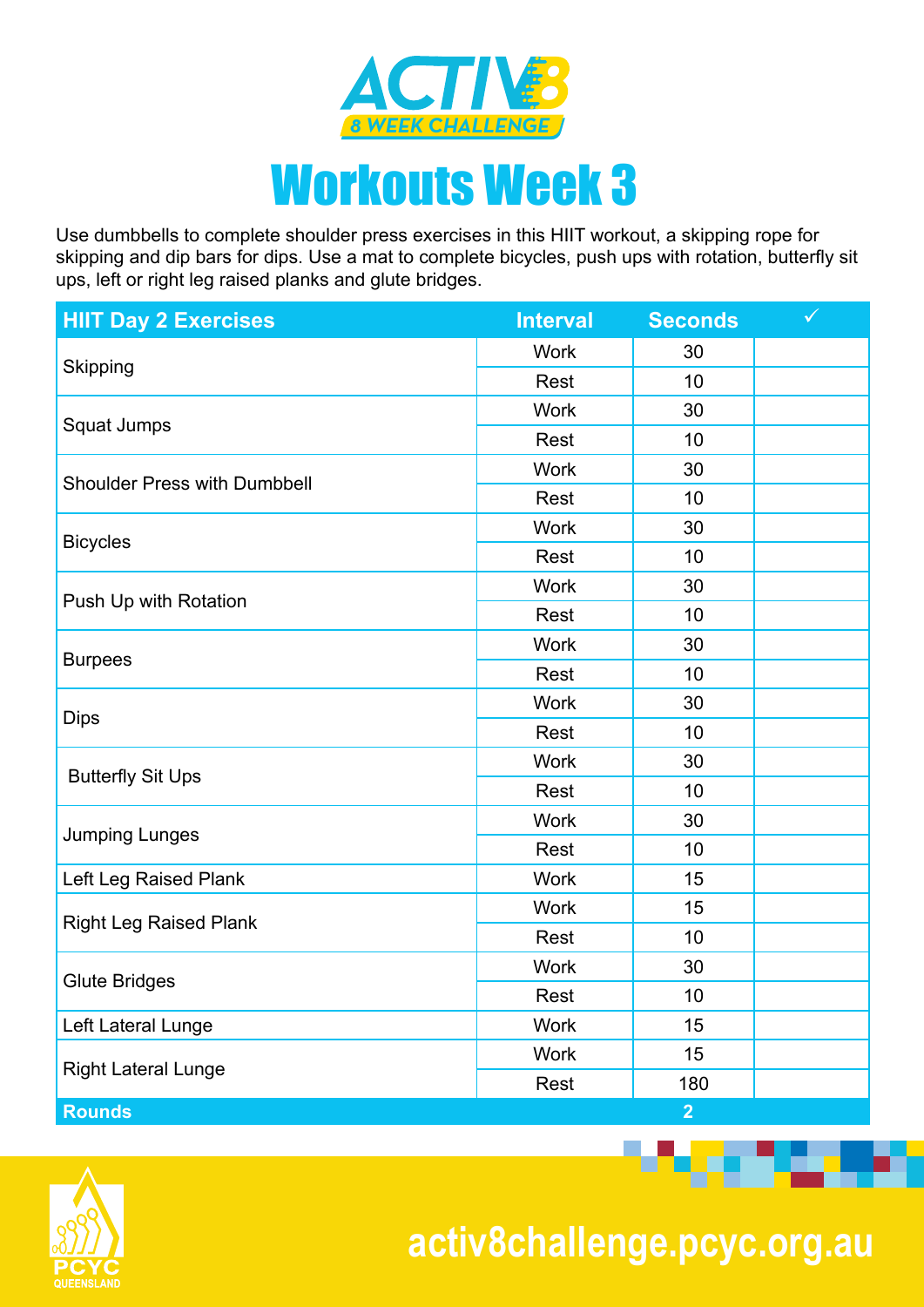

Perform dead bugs and planks over a mat. When performing a barbell squat, use a weight appropriate for you (start light), and ask our PCYC Queensland Staff for assistance if you have any concerns.

| <b>Strength Day 3 Exercises</b>                      | <b>Tempo</b>    | Sets $\checkmark$ | Reps $\checkmark$ | <b>Weights (kg)</b> |
|------------------------------------------------------|-----------------|-------------------|-------------------|---------------------|
| Squats                                               | $4 - 1 - 1 - 1$ | 4                 | 12                |                     |
| 45 Degree Leg Press /<br><b>Pin Loaded Leg Press</b> | $4 - 1 - 1 - 1$ | 4                 | 12                |                     |
| Leg Extension                                        | $4 - 1 - 1 - 1$ | 3                 | 12                |                     |
| Leg Curl                                             | $4 - 1 - 1 - 1$ | 3                 | 12                |                     |
| Dead Bugs                                            | $4 - 1 - 1 - 1$ | 4                 | 12                |                     |
| Plank                                                | $4 - 1 - 1 - 1$ |                   | 12                |                     |





#### **activ8challenge.pcyc.org.au**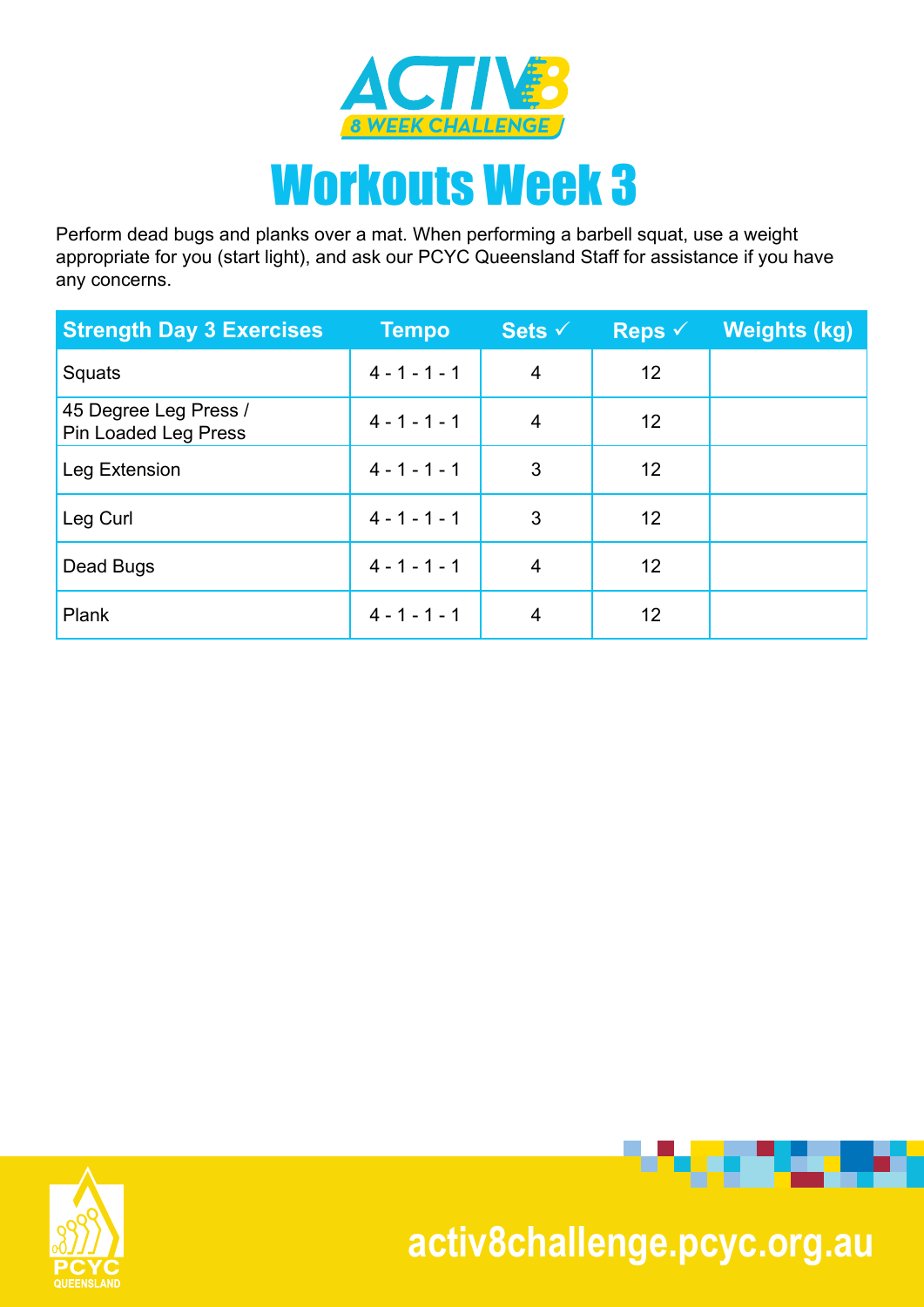

Regular planks, plus elbows to hands planks and push ups should be done over a mat.

| <b>HIIT Day 4 Exercises</b>  | <b>Interval</b>                                                                                                                                                                                                                                                                                                                        | <b>Seconds</b> | $\checkmark$ |
|------------------------------|----------------------------------------------------------------------------------------------------------------------------------------------------------------------------------------------------------------------------------------------------------------------------------------------------------------------------------------|----------------|--------------|
| Plank                        | <b>Work</b>                                                                                                                                                                                                                                                                                                                            | 45             |              |
|                              | Rest                                                                                                                                                                                                                                                                                                                                   | 15             |              |
| Squats                       | <b>Work</b>                                                                                                                                                                                                                                                                                                                            | 45             |              |
|                              | Rest                                                                                                                                                                                                                                                                                                                                   | 15             |              |
| <b>Mountain Climbers</b>     | <b>Work</b>                                                                                                                                                                                                                                                                                                                            | 45             |              |
|                              | 15<br>Rest<br><b>Work</b><br>45<br>Rest<br>15<br><b>Work</b><br>45<br>15<br>Rest<br><b>Work</b><br>45<br>Rest<br>15<br>45<br><b>Work</b><br>Rest<br>15<br><b>Work</b><br>45<br>Rest<br>15<br><b>Work</b><br>45<br>Rest<br>15<br><b>Work</b><br>45<br>Rest<br>15<br><b>Work</b><br>45<br>15<br>Rest<br><b>Work</b><br>45<br>180<br>Rest |                |              |
| <b>Wall Squats</b>           |                                                                                                                                                                                                                                                                                                                                        |                |              |
|                              |                                                                                                                                                                                                                                                                                                                                        |                |              |
|                              |                                                                                                                                                                                                                                                                                                                                        |                |              |
| <b>Elbows to Hands Plank</b> |                                                                                                                                                                                                                                                                                                                                        |                |              |
|                              |                                                                                                                                                                                                                                                                                                                                        |                |              |
| Push Ups                     |                                                                                                                                                                                                                                                                                                                                        |                |              |
| Plank                        |                                                                                                                                                                                                                                                                                                                                        |                |              |
|                              |                                                                                                                                                                                                                                                                                                                                        |                |              |
|                              |                                                                                                                                                                                                                                                                                                                                        |                |              |
| Squats                       | $\mathbf{3}$                                                                                                                                                                                                                                                                                                                           |                |              |
|                              |                                                                                                                                                                                                                                                                                                                                        |                |              |
| <b>Mountain Climbers</b>     |                                                                                                                                                                                                                                                                                                                                        |                |              |
|                              |                                                                                                                                                                                                                                                                                                                                        |                |              |
| <b>Wall Squats</b>           |                                                                                                                                                                                                                                                                                                                                        |                |              |
|                              |                                                                                                                                                                                                                                                                                                                                        |                |              |
| <b>Elbows to Hands Plank</b> |                                                                                                                                                                                                                                                                                                                                        |                |              |
|                              |                                                                                                                                                                                                                                                                                                                                        |                |              |
| Push Ups                     |                                                                                                                                                                                                                                                                                                                                        |                |              |
| <b>Rounds</b>                |                                                                                                                                                                                                                                                                                                                                        |                |              |



 **activ8challenge.pcyc.org.au**

**TANK AND IN**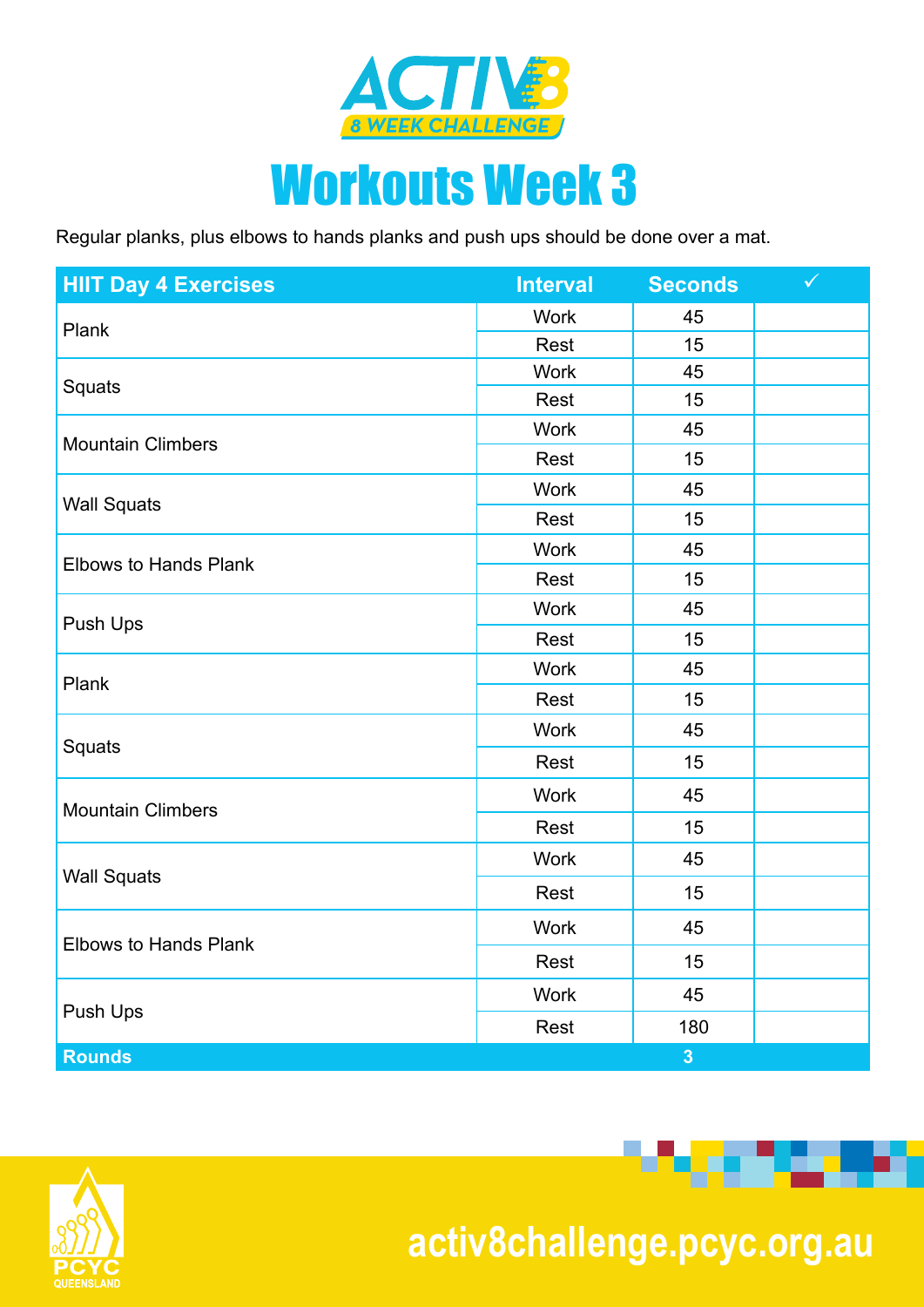

Use dumbbells for the bent over row as well as the rear deltoid fly, then a barbell for the preacher curl.

| <b>Strength Day 5 Exercises</b> | <b>Tempo</b>    | Sets $\checkmark$ | Reps $\checkmark$ | <b>Weights (kg)</b> |
|---------------------------------|-----------------|-------------------|-------------------|---------------------|
| Rear Deltoid Fly with Dumbbell  | $4 - 1 - 1 - 1$ | 4                 | 12                |                     |
| Lateral Pulldown                | $4 - 1 - 1 - 1$ | 4                 | 12                |                     |
| Seated Row                      | $4 - 1 - 1 - 1$ | 4                 | 12                |                     |
| Bent Over Row with Dumbbell     | $4 - 1 - 1 - 1$ | 4                 | 12                |                     |
| <b>Preacher Curl</b>            | $4 - 1 - 1 - 1$ | 4                 | 12                |                     |





#### **activ8.pcyc.org.au activ8challenge.pcyc.org.au**